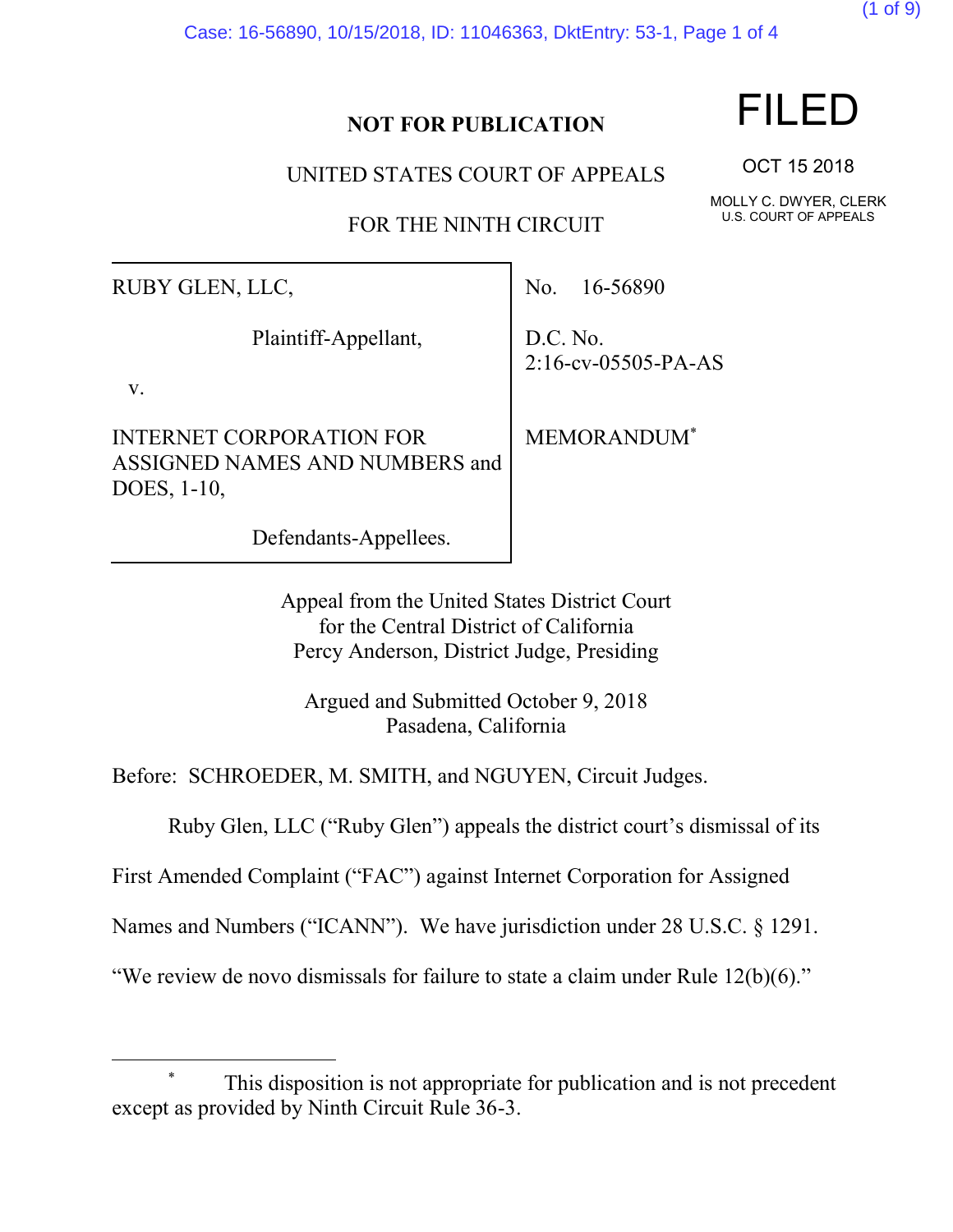*McKesson HBOC, Inc. v. N.Y. State Common Ret. Fund, Inc.*, 339 F.3d 1087, 1090 (9th Cir. 2003). We affirm.

The district court properly dismissed the FAC on the ground that Ruby Glen's claims are barred by the covenant not to sue contained in the Applicant Guidebook. As the district court found, the covenant not to sue is not void under California Civil Code section 1668. Ruby Glen is not without recourse—it can challenge ICANN's actions through the Independent Review Process, which Ruby Glen concedes "is effectively an arbitration, operated by the International Centre for Dispute Resolution of the American Arbitration Association, comprised of an independent panel of arbitrators." Thus, the covenant not to sue does not exempt ICANN from liability, but instead is akin to an alternative dispute resolution agreement falling outside the scope of section 1668. *See* Cal. Civ. Code. § 1668 ("All contracts which have for their object . . . *to exempt* anyone from responsibility for his own fraud, or willful injury . . . , or violation of law . . . are against the policy of the law." (emphasis added)); *see also Cont'l Airlines, Inc. v. Goodyear Tire & Rubber Co.*, 819 F.2d 1519, 1527 (9th Cir. 1987) (holding that an "exculpatory clause" does not violate California Civil Code section 1668 where the clause bars suit, but "[o]ther sanctions remain in place"); *Mitsubishi Motors Corp. v. Soler Chrysler-Plymouth, Inc.*, 473 U.S. 614, 628 (1985) ("By agreeing to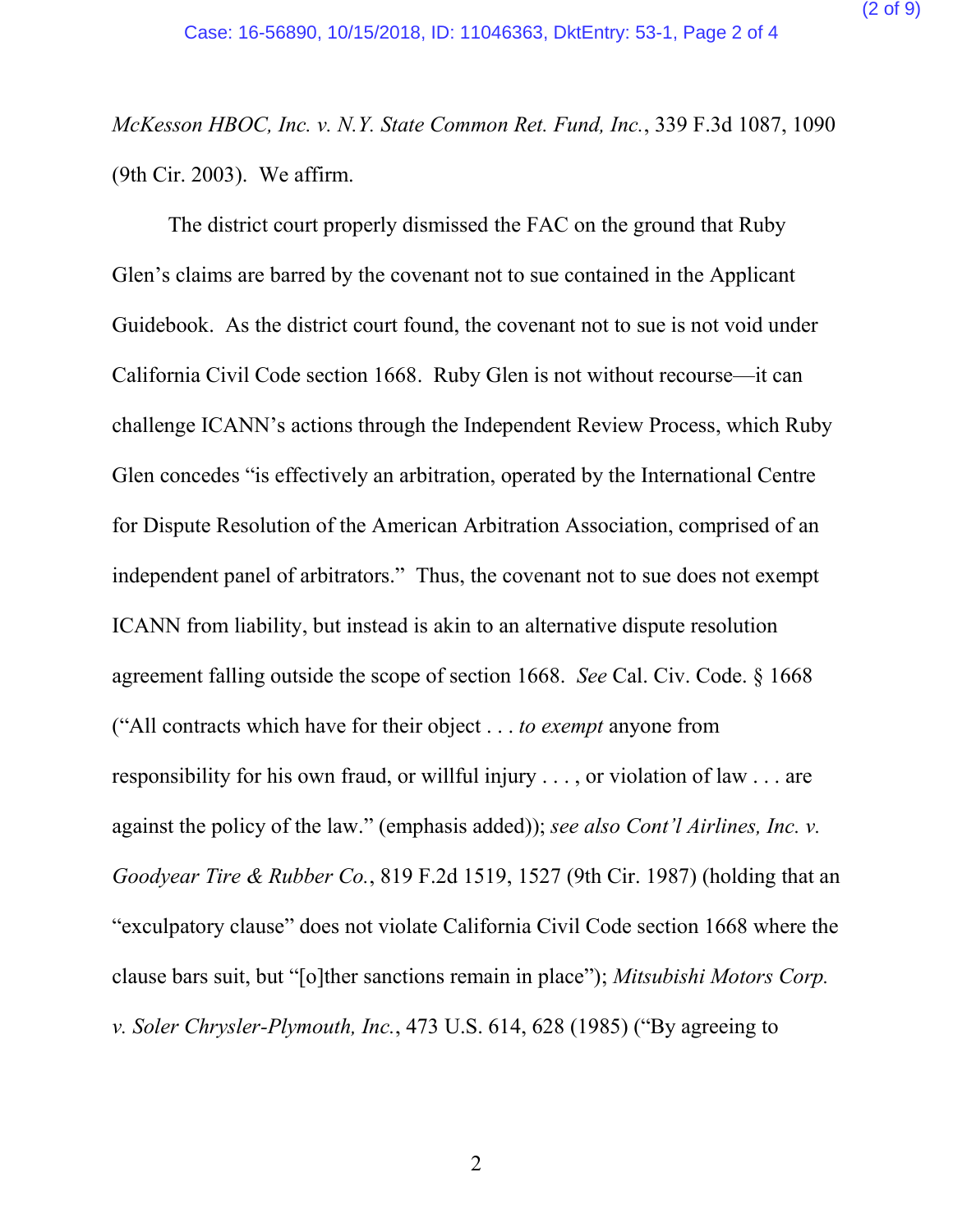arbitrate . . . , a party does not forgo [its] substantive rights . . . ; it only submits to their resolution in an arbitral, rather than a judicial, forum.").

The district court also properly rejected Ruby Glen's argument that the covenant not to sue is unconscionable. Even assuming that the adhesive nature of the Guidebook renders the covenant not to sue procedurally unconscionable, it is not substantively unconscionable. *See Sanchez v. Valencia Holding Co.*, 61 Cal. 4th 899, 910 (2015) (explaining that procedural and substantive unconscionability "must *both* be present in order for a court to exercise its discretion to refuse to enforce a contract or clause under the doctrine of unconscionability" (emphasis in original) (internal quotation marks omitted)); *Grand Prospect Partners, L.P. v. Ross Dress for Less, Inc.*, 232 Cal. App. 4th 1332, 1347–48 (2015) (holding that procedural unconscionability "may be established by showing the contract is one of adhesion"). Because Ruby Glen may pursue its claims through the Independent Review Process, the covenant not to sue is not "so one-sided as to shock the conscience." *See Walnut Producers of Cal. v. Diamond Foods, Inc.*, 187 Cal. App. 4th 634, 647–48 (2010) (internal quotation marks omitted).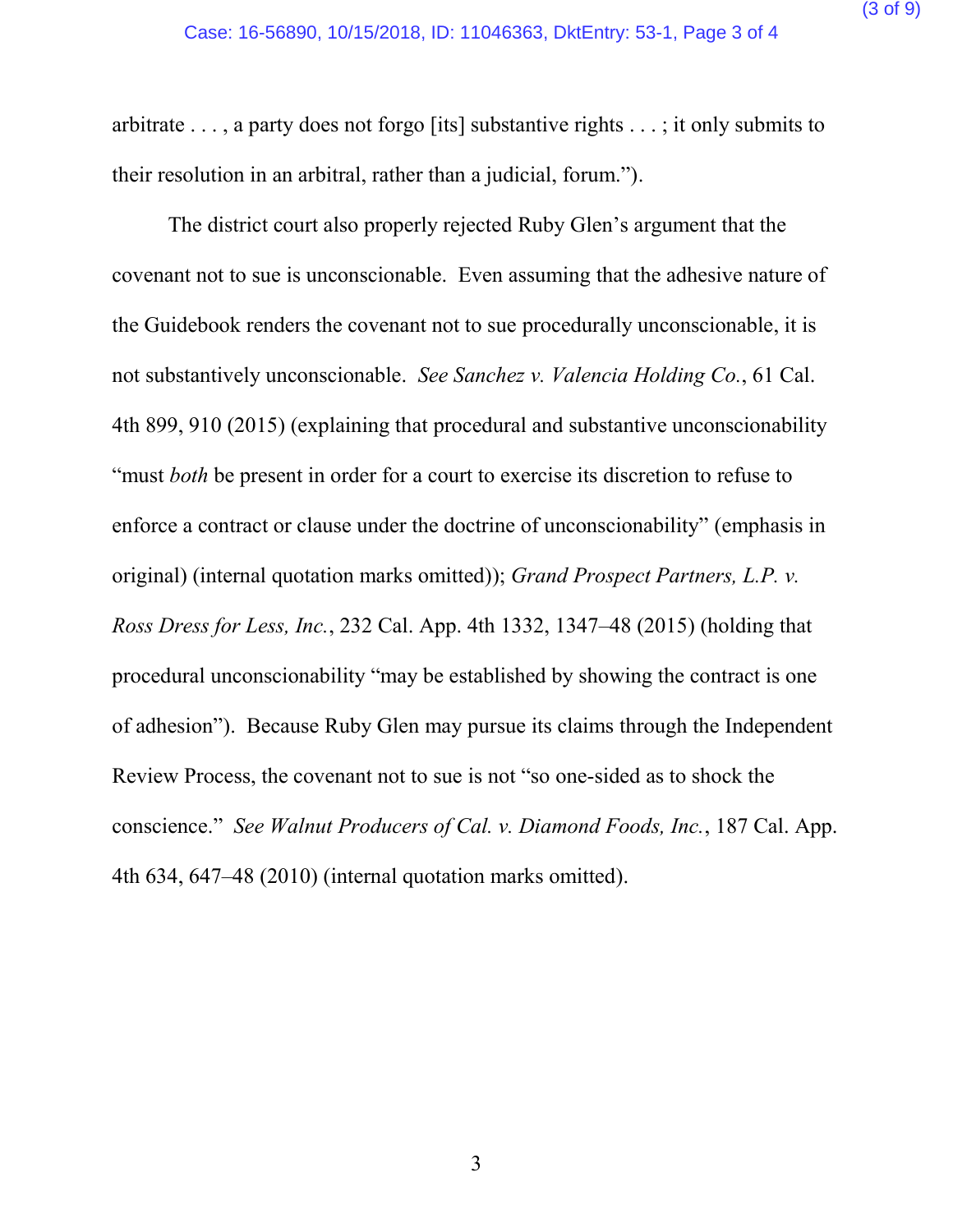Finally, the district court did not abuse its discretion in denying Ruby Glen leave to amend because any amendment would have been futile. *See Carrico v. City & Cty. of San Francisco*, 656 F.3d 1002, 1008 (9th Cir. 2011).<sup>1</sup>

#### **AFFIRMED.**

 $\overline{a}$ 

<sup>&</sup>lt;sup>1</sup> Ruby Glen raises several additional arguments that it failed to raise below. We decline to consider those arguments because they were raised for the first time on appeal. *See Dream Palace v. Cty. of Maricopa*, 384 F.3d 990, 1005 (9th Cir. 2004).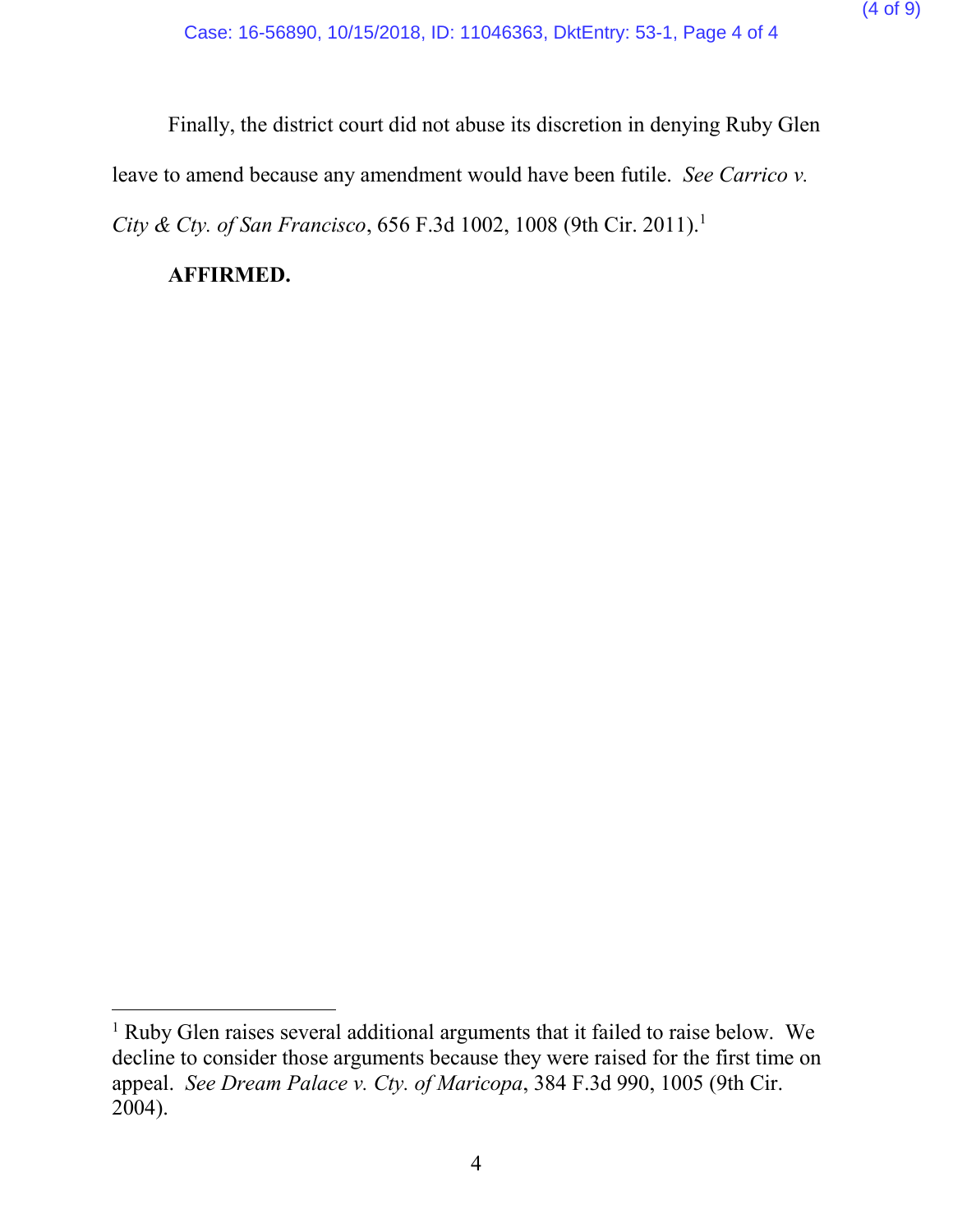## **United States Court of Appeals for the Ninth Circuit**

#### **Office of the Clerk**

95 Seventh Street San Francisco, CA 94103

#### **Information Regarding Judgment and Post-Judgment Proceedings**

#### **Judgment**

This Court has filed and entered the attached judgment in your case. Fed. R. App. P. 36. Please note the filed date on the attached decision because all of the dates described below run from that date, not from the date you receive this notice.

#### **Mandate (Fed. R. App. P. 41; 9th Cir. R. 41-1 & -2)**

The mandate will issue 7 days after the expiration of the time for filing a petition for rehearing or 7 days from the denial of a petition for rehearing, unless the Court directs otherwise. To file a motion to stay the mandate, file it electronically via the appellate ECF system or, if you are a pro se litigant or an attorney with an exemption from using appellate ECF, file one original motion on paper.

#### **Petition for Panel Rehearing (Fed. R. App. P. 40; 9th Cir. R. 40-1) Petition for Rehearing En Banc (Fed. R. App. P. 35; 9th Cir. R. 35-1 to -3)**

#### **(1) A. Purpose (Panel Rehearing):**

- A party should seek panel rehearing only if one or more of the following grounds exist:
	- ► A material point of fact or law was overlooked in the decision;
	- ► A change in the law occurred after the case was submitted which appears to have been overlooked by the panel; or
	- ► An apparent conflict with another decision of the Court was not addressed in the opinion.
- Do not file a petition for panel rehearing merely to reargue the case.

#### **B. Purpose (Rehearing En Banc)**

• A party should seek en banc rehearing only if one or more of the following grounds exist: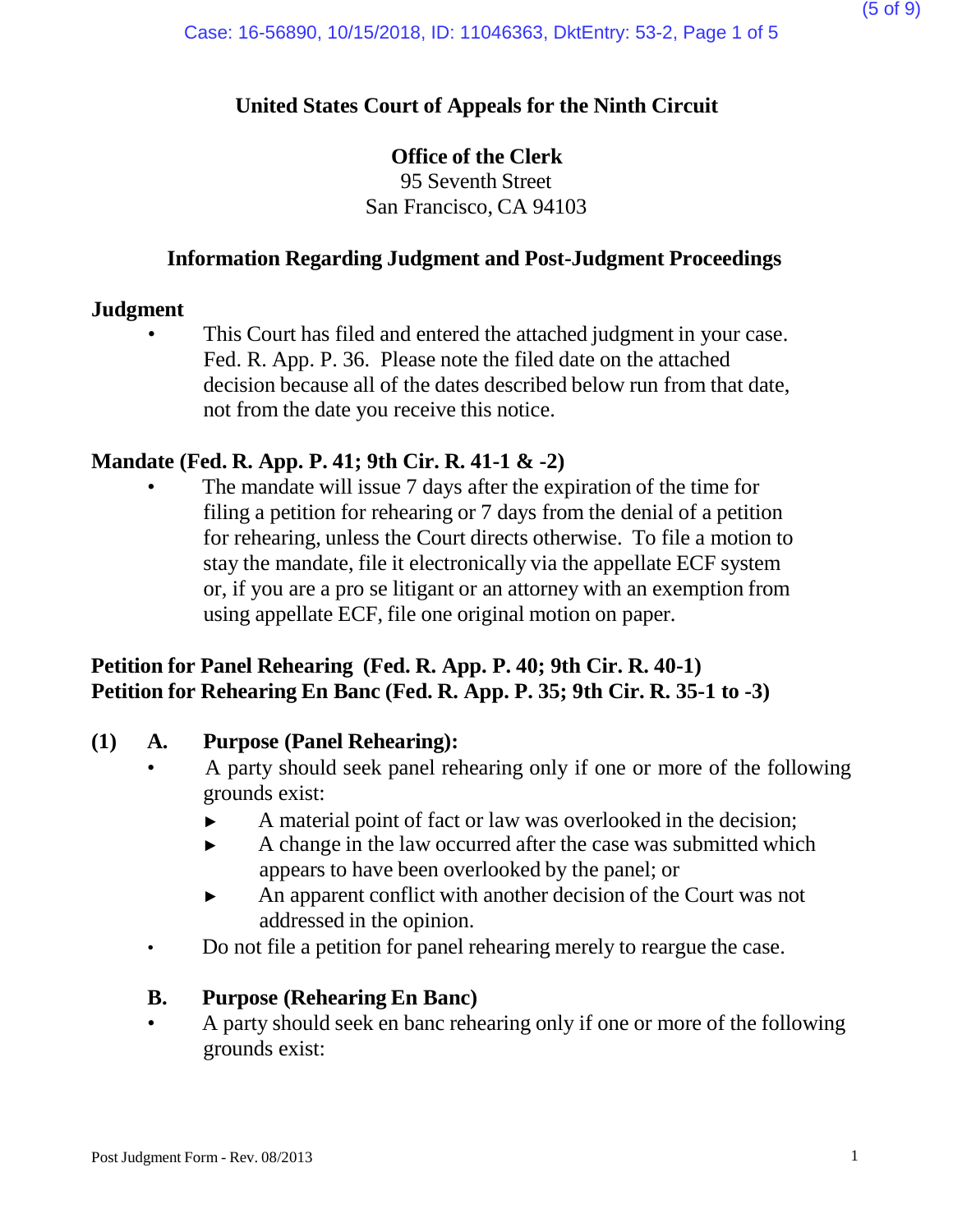- ► Consideration by the full Court is necessary to secure or maintain uniformity of the Court's decisions; or
- The proceeding involves a question of exceptional importance; or
- $\blacktriangleright$  The opinion directly conflicts with an existing opinion by another court of appeals or the Supreme Court and substantially affects a rule of national application in which there is an overriding need for national uniformity.

## **(2) Deadlines for Filing:**

- A petition for rehearing may be filed within 14 days after entry of judgment. Fed. R. App. P. 40(a)(1).
- If the United States or an agency or officer thereof is a party in a civil case, the time for filing a petition for rehearing is 45 days after entry of judgment. Fed. R. App. P. 40(a)(1).
- If the mandate has issued, the petition for rehearing should be accompanied by a motion to recall the mandate.
- *See* Advisory Note to 9th Cir. R. 40-1 (petitions must be received on the due date).
- An order to publish a previously unpublished memorandum disposition extends the time to file a petition for rehearing to 14 days after the date of the order of publication or, in all civil cases in which the United States or an agency or officer thereof is a party, 45 days after the date of the order of publication. 9th Cir. R. 40-2.

#### **(3) Statement of Counsel**

• A petition should contain an introduction stating that, in counsel's judgment, one or more of the situations described in the "purpose" section above exist. The points to be raised must be stated clearly.

# **(4) Form & Number of Copies (9th Cir. R. 40-1; Fed. R. App. P. 32(c)(2))**

- The petition shall not exceed 15 pages unless it complies with the alternative length limitations of 4,200 words or 390 lines of text.
- The petition must be accompanied by a copy of the panel's decision being challenged.
- An answer, when ordered by the Court, shall comply with the same length limitations as the petition.
- If a pro se litigant elects to file a form brief pursuant to Circuit Rule 28-1, a petition for panel rehearing or for rehearing en banc need not comply with Fed. R. App. P. 32.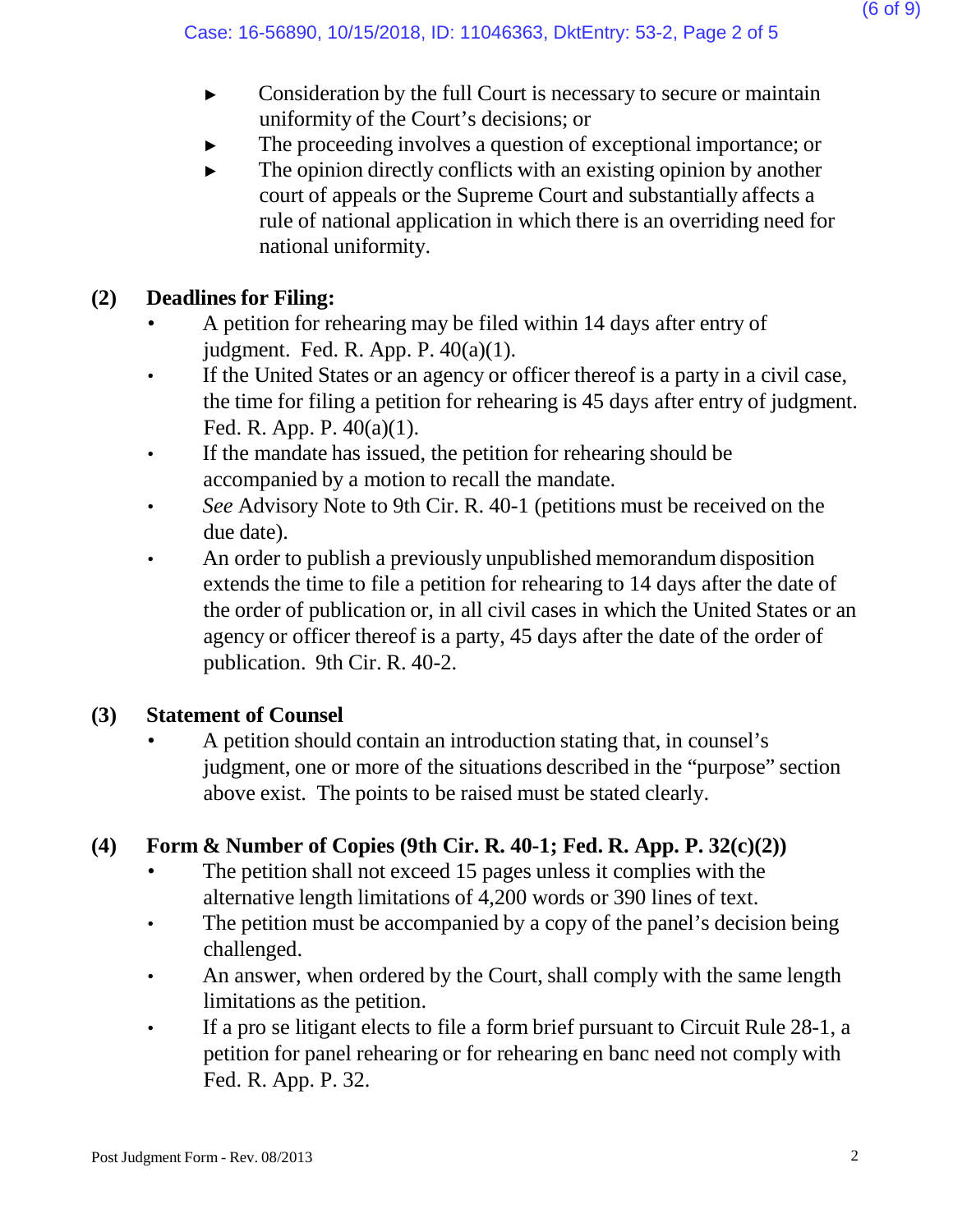Case: 16-56890, 10/15/2018, ID: 11046363, DktEntry: 53-2, Page 3 of 5

- The petition or answer must be accompanied by a Certificate of Compliance found at Form 11, available on our website [at www.ca9.uscourts.gov](http://www.ca9.uscourts.gov/) under *Forms.*
- You may file a petition electronically via the appellate ECF system. No paper copies are required unless the Court orders otherwise. If you are a pro se litigant or an attorney exempted from using the appellate ECF system, file one original petition on paper. No additional paper copies are required unless the Court orders otherwise.

# **Bill of Costs (Fed. R. App. P. 39, 9th Cir. R. 39-1)**

- The Bill of Costs must be filed within 14 days after entry of judgment.
- See Form 10 for addi[t](http://www.ca9.uscourts.gov/)ional information, available on our website at [www.ca9.uscourts.gov](http://www.ca9.uscourts.gov/) under *Forms.*

#### **Attorneys Fees**

- Ninth Circuit Rule 39-1 describes the content and due dates for attorneys fees applications.
- All relevant forms are available on our website at [www.ca9.uscourts.gov](http://www.ca9.uscourts.gov/) under *Forms* or by telephoning (415) 355-7806.

#### **Petition for a Writ of Certiorari**

• Please refer to the Rules of the United States Supreme Court a[t](http://www.supremecourt.gov/) [www.supremecourt.gov](http://www.supremecourt.gov/)

#### **Counsel Listing in Published Opinions**

- Please check counsel listing on the attached decision.
- If there are any errors in a published opinion, please send a letter **in writing within 10 days** to:
	- ► Thomson Reuters; 610 Opperman Drive; PO Box 64526; Eagan, MN 55123 (Attn: Jean Green, Senior Publications Coordinator);
	- ► and electronically file a copy of the letter via the appellate ECF system by using "File Correspondence to Court," or if you are an attorney exempted from using the appellate ECF system, mail the Court one copy of the letter.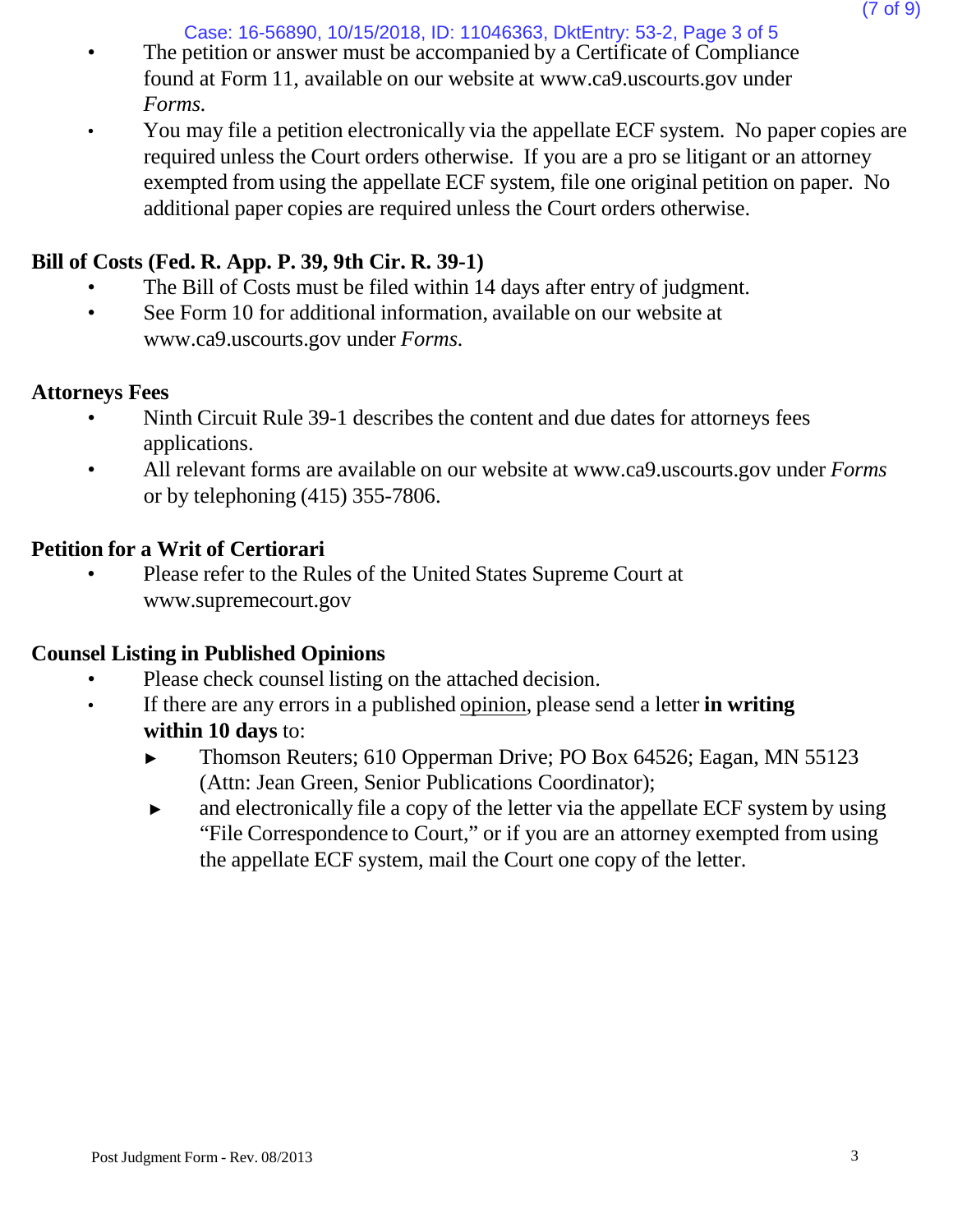#### **United States Court of Appeals for the Ninth Circuit**

#### **BILL OF COSTS**

This form is available as a fillable version at:

*<http://cdn.ca9.uscourts.gov/datastore/uploads/forms/Form%2010%20-%20Bill%20of%20Costs.pdf>*.

*Note*: If you wish to file a bill of costs, it MUST be submitted on this form and filed, with the clerk, with proof of service, within 14 days of the date of entry of judgment, and in accordance with 9th Circuit Rule 39-1. A late bill of costs must be accompanied by a motion showing good cause. Please refer to FRAP 39, 28 U.S.C. § 1920, and 9th Circuit Rule 39-1 when preparing your bill of costs.

|                                                            | $\mathbf{v}$ | 9th Cir. No. |  |
|------------------------------------------------------------|--------------|--------------|--|
| The Clerk is requested to tax the following costs against: |              |              |  |

| <b>Cost Taxable</b><br>under FRAP 39,<br>28 U.S.C. § 1920,<br>9th Cir. R. 39-1 | <b>REQUESTED</b><br>(Each Column Must Be Completed) |                   |                   |                             | <b>ALLOWED</b><br>(To Be Completed by the Clerk) |                   |                    |                             |
|--------------------------------------------------------------------------------|-----------------------------------------------------|-------------------|-------------------|-----------------------------|--------------------------------------------------|-------------------|--------------------|-----------------------------|
|                                                                                | No. of<br>Docs.                                     | Pages per<br>Doc. | Cost per<br>Page* | <b>TOTAL</b><br><b>COST</b> | No. of<br>Docs.                                  | Pages per<br>Doc. | Cost per<br>Page*  | <b>TOTAL</b><br><b>COST</b> |
| <b>Excerpt of Record</b>                                                       |                                                     |                   | \$                | \$                          |                                                  |                   | \$                 | \$                          |
| <b>Opening Brief</b>                                                           |                                                     |                   | \$                | \$                          |                                                  |                   | \$                 | \$                          |
| <b>Answering Brief</b>                                                         |                                                     |                   | \$                | \$                          |                                                  |                   | \$                 | \$                          |
| <b>Reply Brief</b>                                                             |                                                     |                   | \$                | \$                          |                                                  |                   | \$                 | \$                          |
| Other**                                                                        |                                                     |                   | \$                | \$                          |                                                  |                   | $\mathbf{\hat{s}}$ | \$                          |
|                                                                                |                                                     |                   | <b>TOTAL:</b>     | $\mathcal{S}$               |                                                  |                   | <b>TOTAL:</b>      | $\sqrt$                     |

\* *Costs per page*: May not exceed .10 or actual cost, whichever is less. 9th Circuit Rule 39-1.

**\*\*** *Other*: Any other requests must be accompanied by a statement explaining why the item(s) should be taxed pursuant to 9th Circuit Rule 39-1. Additional items without such supporting statements will not be considered.

Attorneys' fees **cannot** be requested on this form.